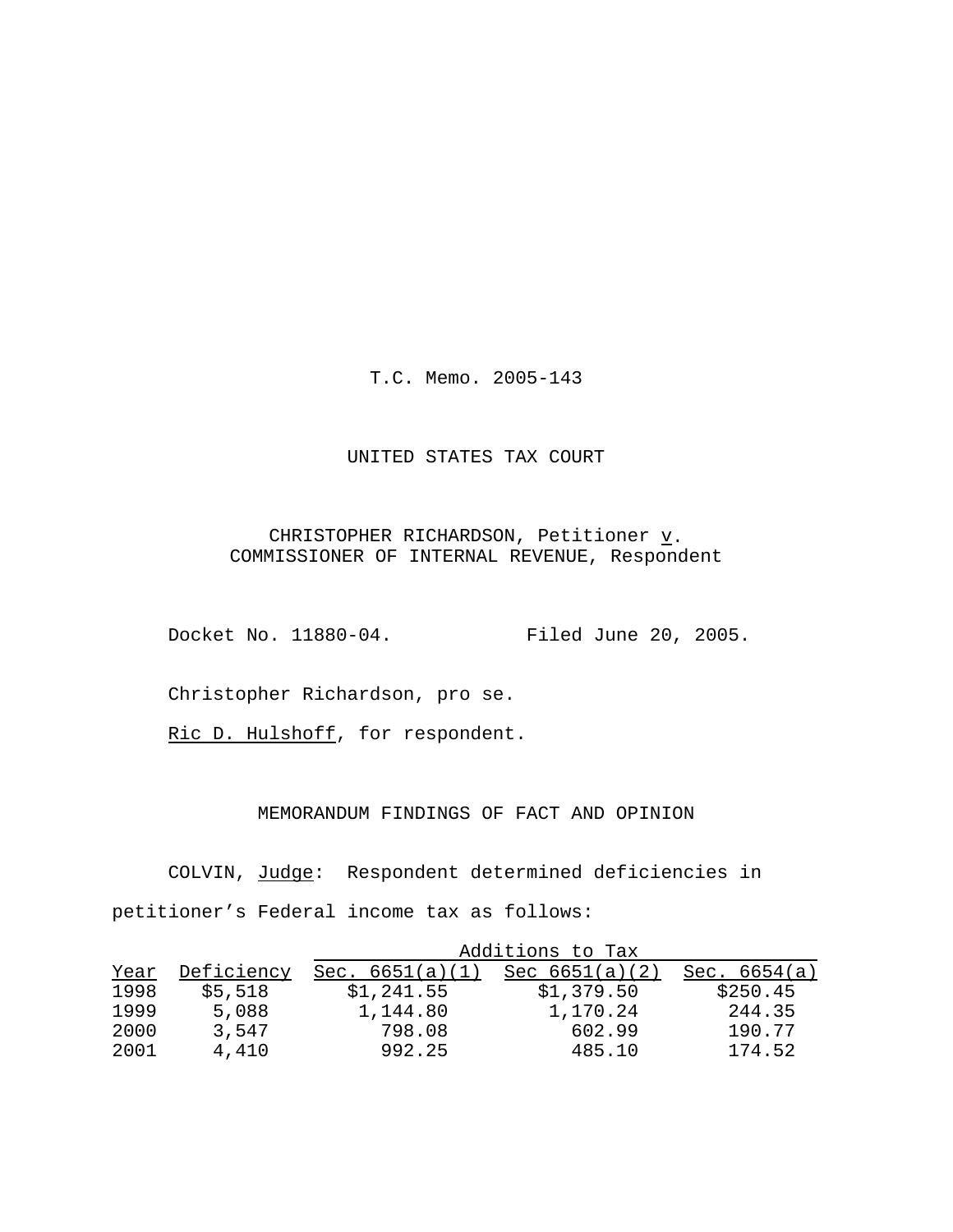$- 2 -$ 

Respondent concedes that petitioner is not liable for the addition to tax under section  $6651(a)(2)$  for failure to pay for the years in issue. $1$ 

After respondent's concession, the issues for decision are:

1. Whether petitioner had unreported income as determined by respondent for 1998-2001. We hold that he did.

2. Whether petitioner is liable for self-employment tax on his earnings from Eniva Corp. of \$221 for 2000 and \$112 for 2001. We hold that he is.

3. Whether petitioner's filing status for 1998-2001 is single. We hold that it is.

4. Whether petitioner may claim more than one personal exemption for 1998-2001. We hold that he may not.

5. Whether petitioner is liable for the additions to tax under section  $6651(a)(1)$  for failure to file and section  $6654$  for failure to pay estimated tax for 1998-2001. We hold that he is.

Section references are to the Internal Revenue Code in effect for the taxable years in issue. Rule references are to the Tax Court Rules of Practice and Procedure.

<sup>&</sup>lt;sup>1</sup> Respondent does not contend that petitioner is liable for the addition to tax for failure to file under sec. 6651(a)(1) in an amount larger than respondent determined for any of the years in issue.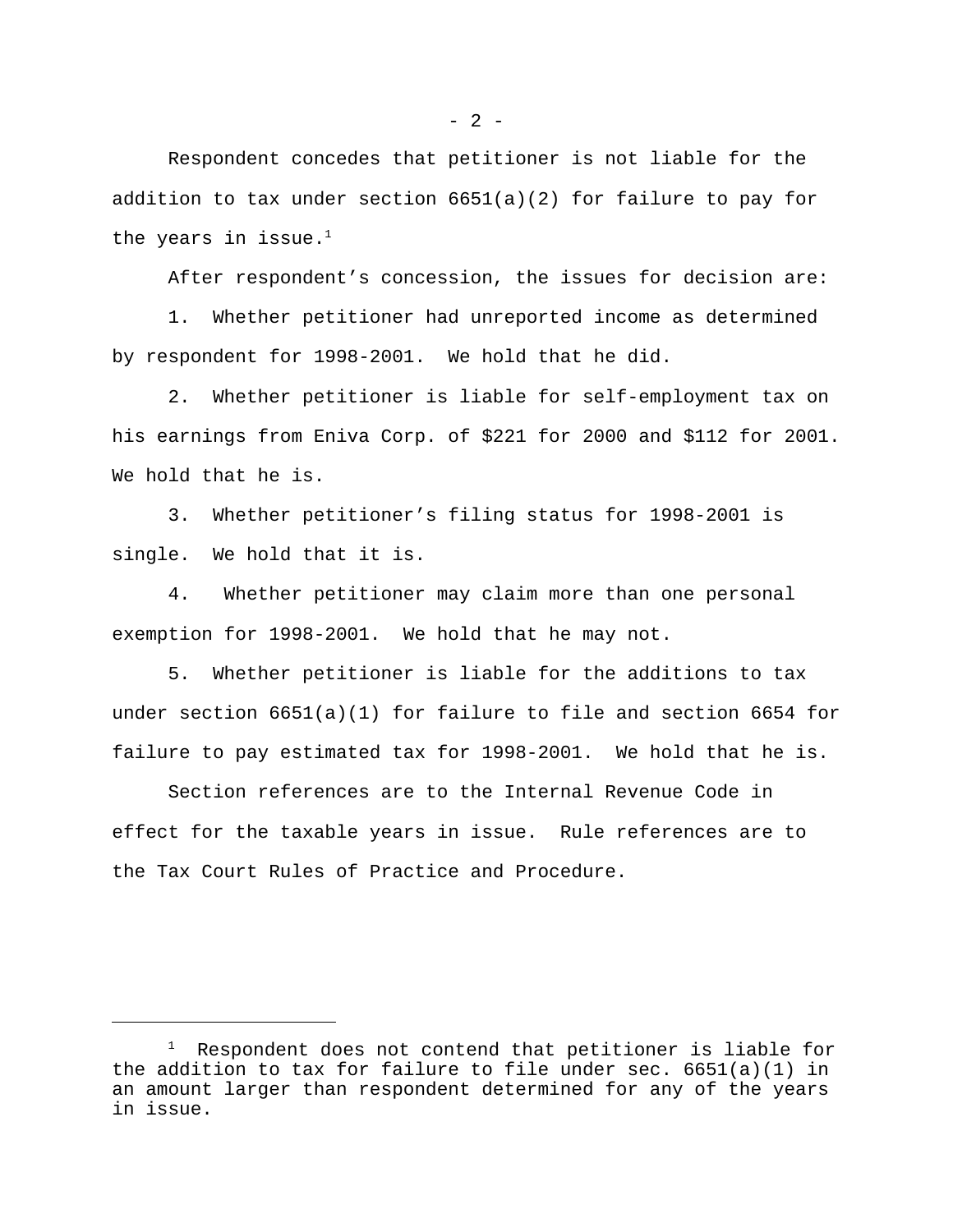#### FINDINGS OF FACT

Petitioner lived in Black Canyon City, Arizona, when he filed the petition in this case.

Petitioner was a beneficiary in 1998-2001 of the Frank J. Nagy Trust, administered by KeyBank National Association (KeyBank) as trustee. Petitioner earned interest in the amounts of \$18,171 for 1998, \$19,065 for 1999, \$12,879 for 2000, and \$17,155 for 2001, and dividends in the amounts of \$9,440 for 1998, \$7,140 for 1999, \$3,807 for 2000, and \$5,866 for 2001 from the trust. He received Social Security benefits of \$10,821 for 1998, \$10,962 for 1999, \$11,226 for 2000, and \$11,640 for 2001. He received nonemployee compensation from Eniva Corp. in the amounts of \$1,565 for 2000 and \$794 for 2001. No Federal income tax was withheld for petitioner in the years in issue by any of these payors.

Petitioner did not file Federal income tax returns for 1998- 2001 or make estimated tax payments for those years.

Respondent issued notices of deficiency to petitioner for the years in issue. Respondent determined that petitioner received taxable income based on documents provided by third-party payors. Respondent determined that petitioner's filing status was single and allowed petitioner one exemption.

Before trial, petitioner asserted that he had a Fifth Amendment right not to testify because to do so would have

#### $- 3 -$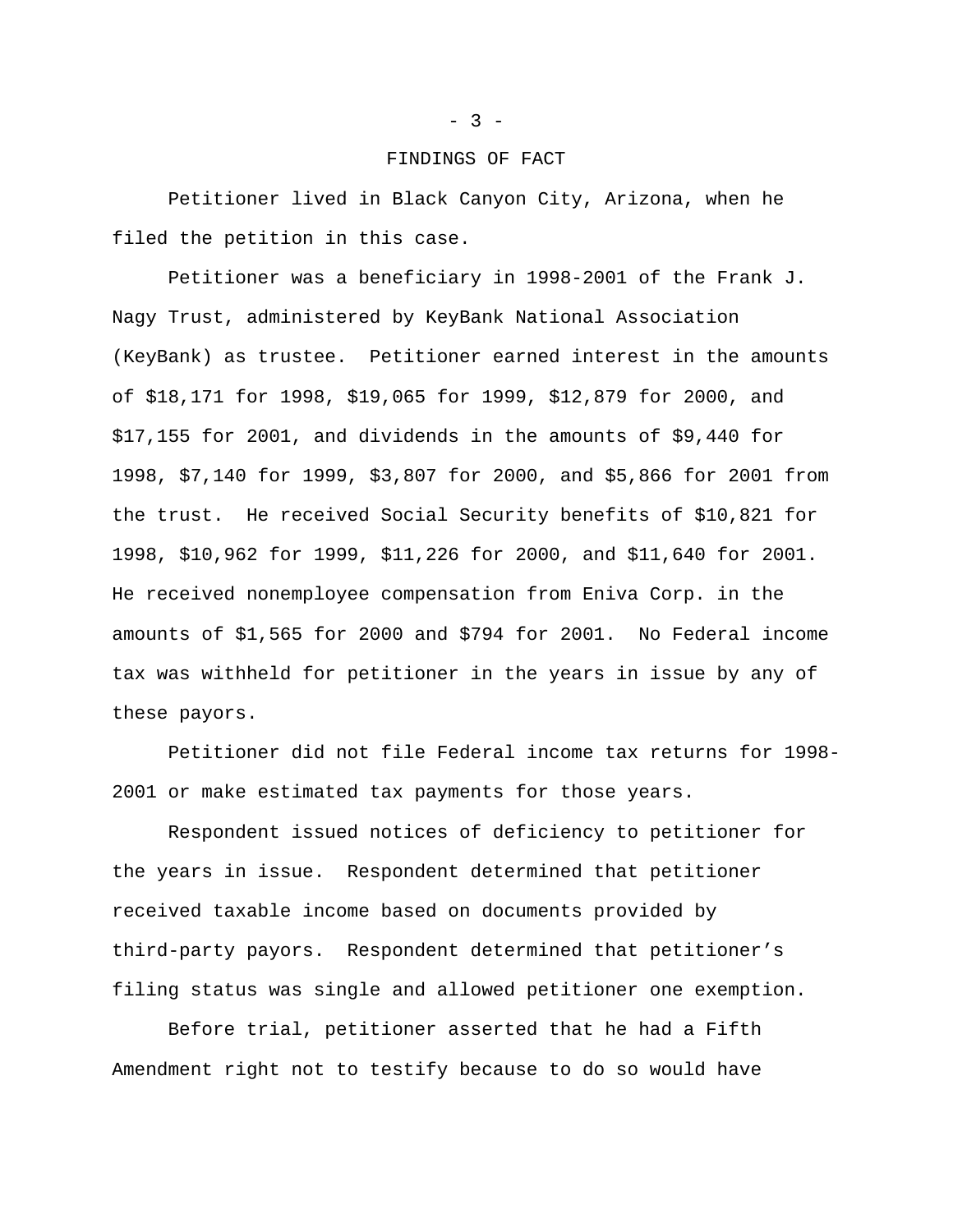required him to waive his Fifth Amendment privilege against self-incrimination. Petitioner did not identify or exchange any documents, identify witnesses, or file a pretrial memorandum as required by the Standing Pretrial Order. Respondent complied with these requirements.

#### OPINION

#### A. Burdens of Production and Proof

- 1. Burden of Production
	- a. Section 6201(d)

If a taxpayer asserts a reasonable dispute with respect to any item of income reported on a third-party information return and the taxpayer has fully cooperated with the Secretary, the Secretary has the burden of producing reasonable and probative information concerning that deficiency in addition to such information return. Sec. 6201(d).

Petitioner did not introduce any evidence to refute respondent's evidence or show that respondent's determination of petitioner's income is in error. We conclude that respondent does not have the burden of production under section 6201(d) because petitioner did not assert a reasonable dispute with respect to any item of income reported on an information return and petitioner has not fully cooperated with respondent. Even if respondent had the burden of proceeding under section 6201(d), respondent met that burden by producing information returns with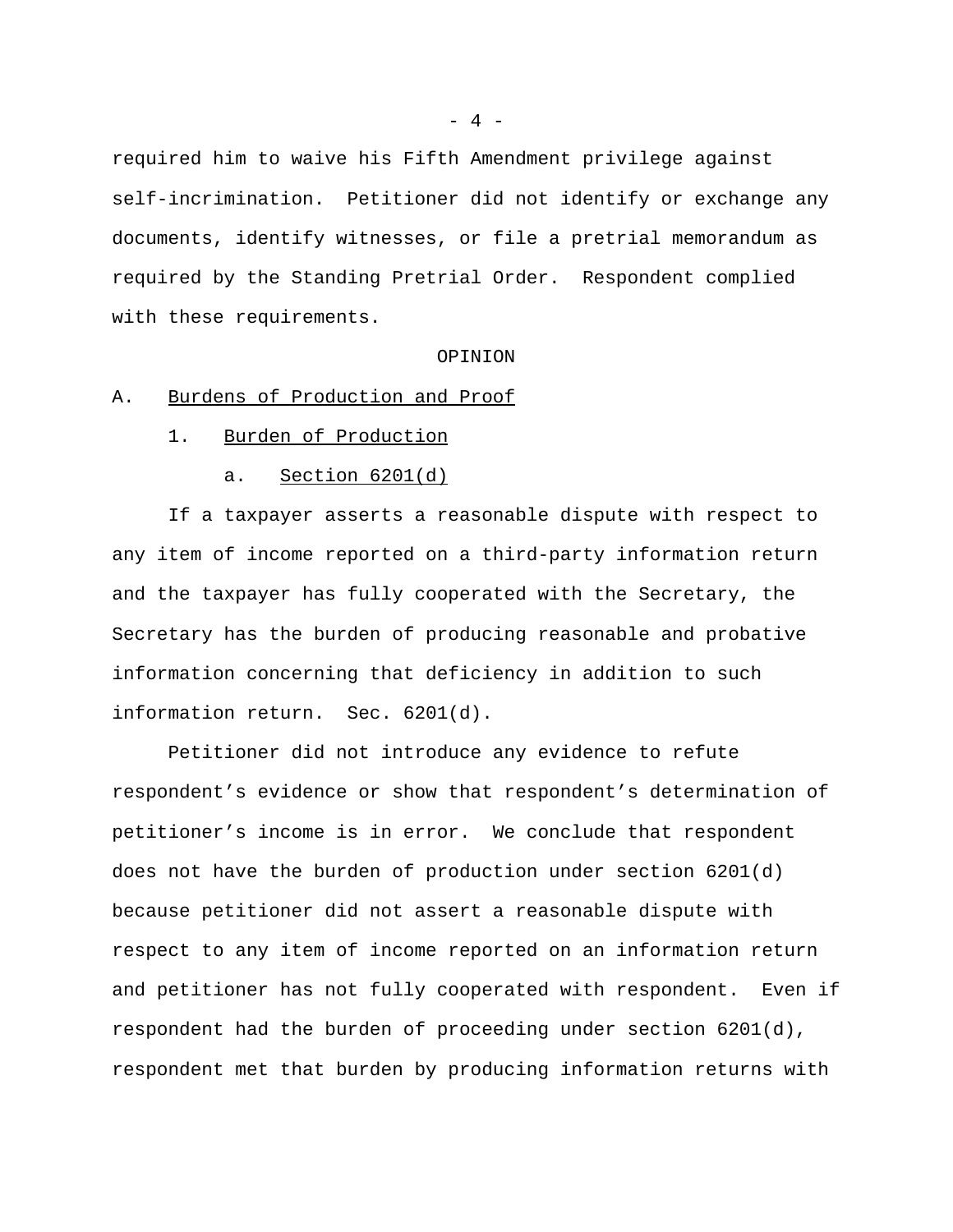certified transcripts from respondent's files and from Social Security Administration files and declarations and supporting records from Ann Patterson (Patterson), vice president of KeyBank and Curtis E. Cichanowski (Cichanowski), director of finance for Eniva Corp. The declarations were made under penalties of perjury pursuant to and in the form required by 28 U.S.C. section 1746 (2000).

The declarations are admissible under rules 803(6) and 902(11) of the Federal Rules of Evidence. Rule 803(6) of the Federal Rules of Evidence provides an exception to the hearsay rule for records that are kept in the course of a regularly conducted activity and made at or near the time of the event by a person with knowledge. Rule 902(11) of the Federal Rules of Evidence states the requirements for self-authentication of a business record. To qualify under Rule 902(11), a domestic record of a regularly conducted business activity must be accompanied by a declaration certifying that the record (1) was made at or near the time of the occurrence of the matters set forth by, or from information transmitted by, a person with knowledge of those matters; (2) was kept in the course of the regularly conducted activity; and (3) was made by the regularly conducted activity as a regular practice. All of the underlying documents were kept in the regular course of business, and the

 $-5 -$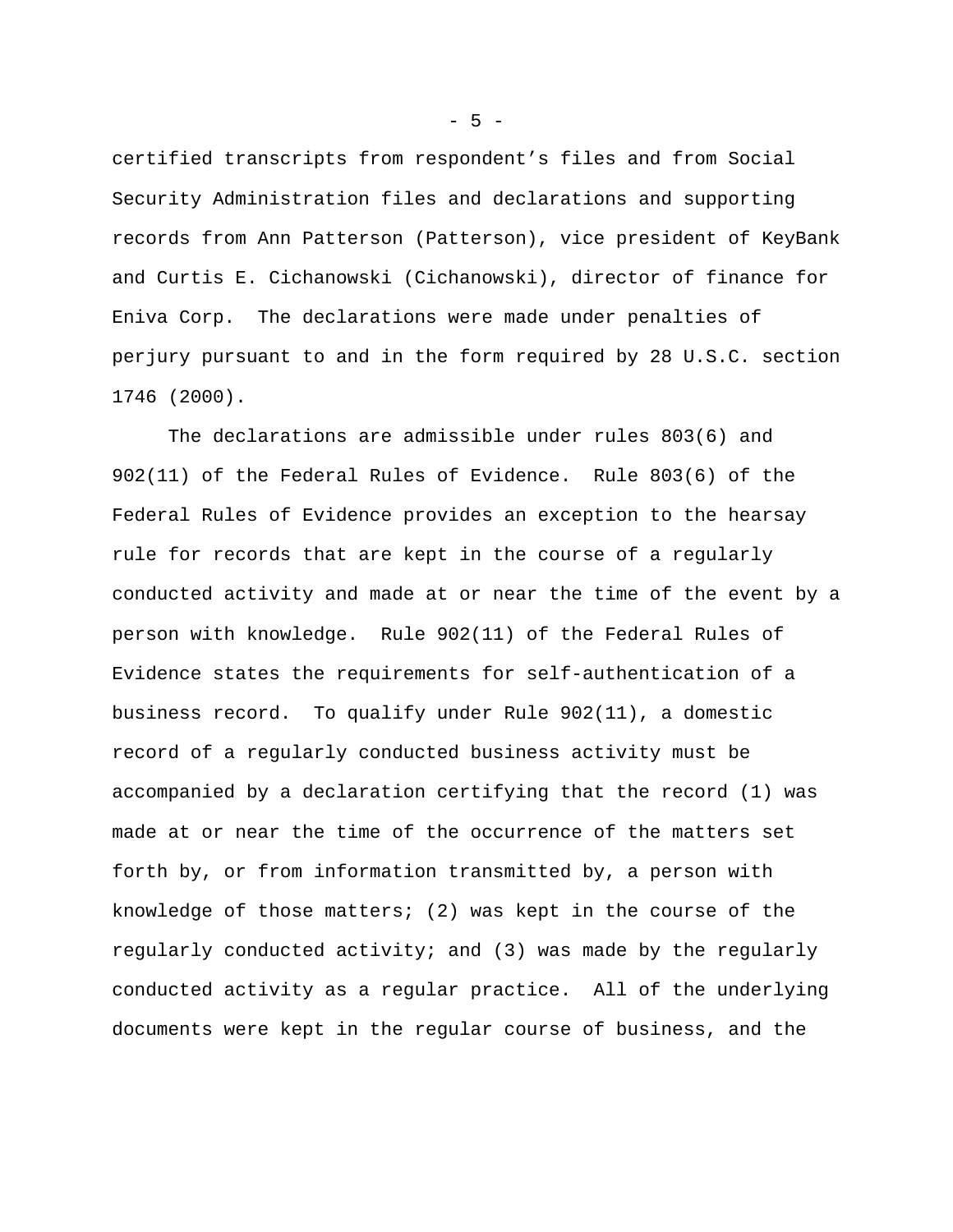declarations of the validity of these documents were made by people familiar with them.

We conclude that section 6201(d) does not apply in this case.

### b. Determination in Unreported Income Cases

The U.S. Court of Appeals for the Ninth Circuit (to which an appeal of this case would lie) has held that in order for the presumption of correctness to attach to the notice of deficiency in unreported income cases, the Commissioner must establish "some evidentiary foundation linking the taxpayer" to the income-producing activity, Weimerskirch v. Commissioner, 596 F.2d 358, 361-362 (9th Cir. 1979), revg. 67 T.C. 672 (1977), or some substantive evidence "demonstrating that the taxpayer received unreported income", Edwards v. Commissioner, 680 F.2d 1268, 1270 (9th Cir. 1982); see also Rapp v. Commissioner, 774 F.2d 932, 935 (9th Cir. 1985). Once there is evidence of actual receipt of funds by the taxpayer, the taxpayer has the burden of proving that all or part of those funds is not taxable. Tokarski v. Commissioner, 87 T.C. 74, 76-77 (1986).

There is ample evidence linking petitioner to income-producing activities. He received interest and dividends from the trust through KeyBank, Social Security benefits from the Social Security Administration, and nonemployee compensation from Eniva Corp. during the years in issue. At trial, respondent

- 6 -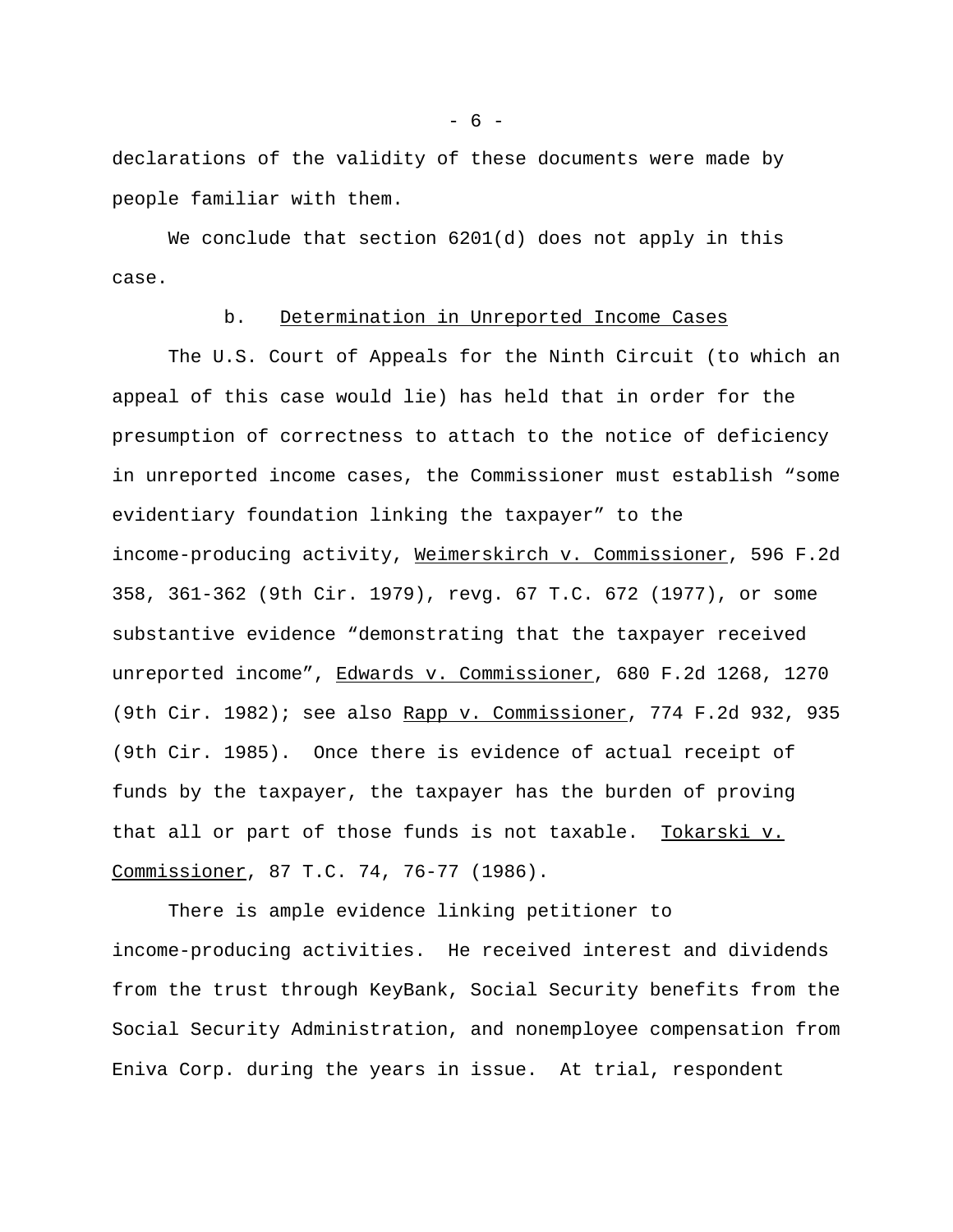submitted Forms 1099-MISC, Miscellaneous Income, transcripts from the Social Security Administration, employer records, and declarations under penalties of perjury of Patterson for KeyBank and Cichanowski for Eniva Corp. as to the validity of these underlying documents. The Forms 1099-MISC, certified transcripts, declarations, and supporting documents show that petitioner received income during the years in issue. Petitioner bears the burden of proving respondent's determinations are in error. See Edwards v. Commissioner, supra; Weimerskirch v. Commissioner, supra.

## 2. Burden of Proof

Petitioner contends that respondent generally bears the burden of proof. We disagree. The burden of proof for a factual issue relating to liability for tax shifts to the Commissioner under certain circumstances. Sec. 7491(a). Under section 7491(a), the burden of proof with respect to a factual issue relevant to a taxpayer's liability for tax shifts from the taxpayer to the Commissioner if, inter alia, the taxpayer has: (a) Complied with substantiation requirements under the Internal Revenue Code, sec.  $7491(a)(2)(A)$ ; (b) maintained all records required by the Internal Revenue Code, sec. 7491(a)(2)(B); and (c) cooperated with reasonable requests by the Secretary for information, documents, and meetings, id. A taxpayer bears the burden of proving that he or she has met the requirements of

- 7 -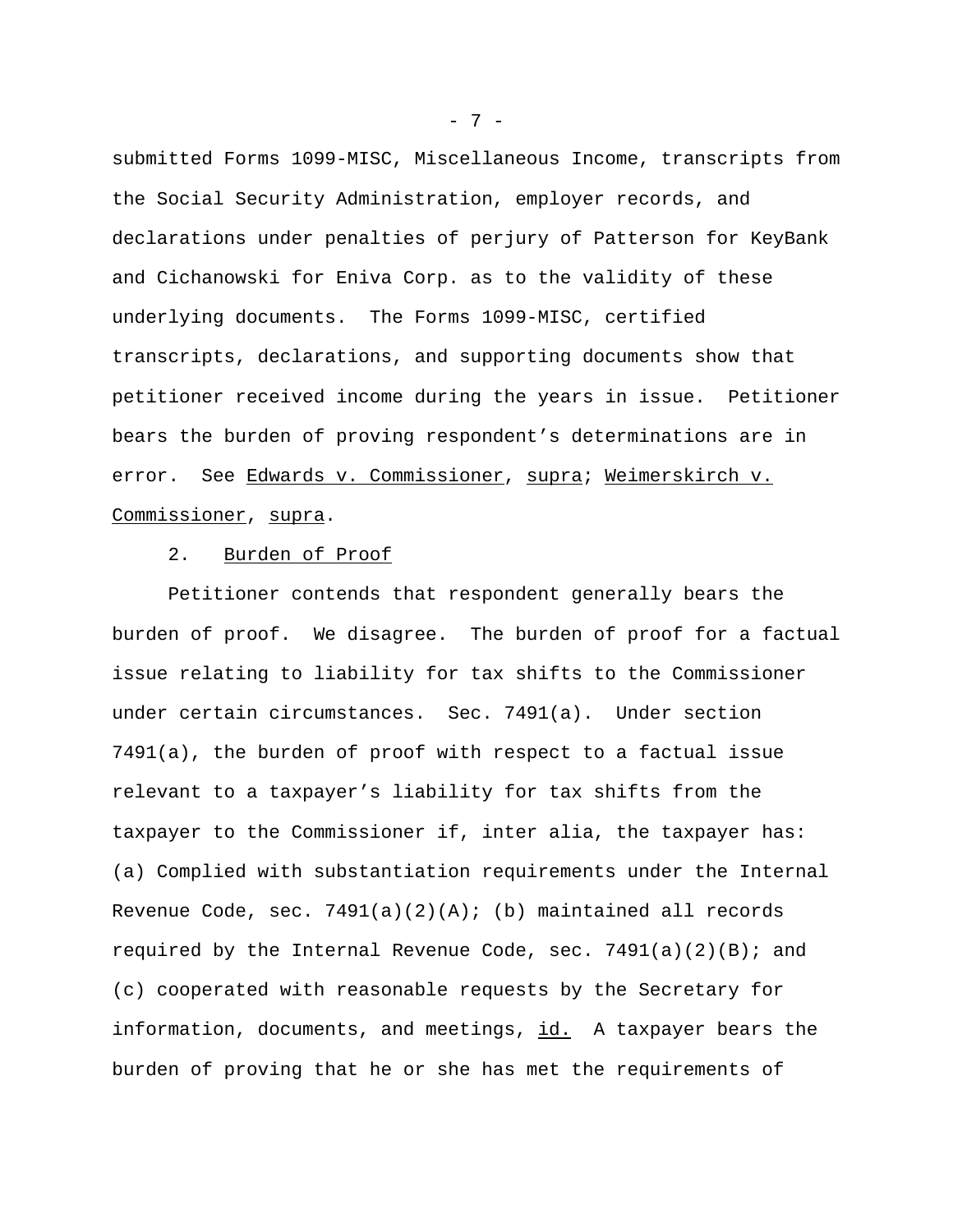section 7491(a). See H. Conf. Rept. 105-599, at 239 (1998), 1998-3 C.B. 747, 993; S. Rept. 105-174, at 45 (1998), 1998-3 C.B. 537, 581. Petitioner does not contend that he meets the requirements of section 7491(a), and the record shows that he did not meet those requirements because he did not cooperate with respondent. Thus, petitioner bears the burden of proof. See Rule 142(a); Welch v. Helvering, 290 U.S. 111, 115 (1933).

# 3. Whether Petitioner's Fifth Amendment Claims Affect the Burden of Proof

Before trial, petitioner asserted Fifth Amendment rights against self-incrimination. However, even if petitioner's claim were bona fide (which we need not decide), it would have no effect on petitioner's burden of proof. See United States v. Rylander, 460 U.S. 752, 758 (1983); Petzoldt v. Commissioner, 92 T.C. 661, 684-685 (1989); Traficant v. Commissioner, 89 T.C. 501, 504 (1987), affd. 884 F.2d 258 (6th Cir. 1989).

#### B. Petitioner's Income in 1998-2001

Petitioner has not shown that respondent's determination of his income for 1998-2001 is incorrect. We conclude that petitioner received taxable income in 1998-2001 as determined by respondent.

## C. Whether Petitioner Is Liable for Self-Employment Tax

Respondent determined that petitioner is liable for selfemployment tax on his earnings from Eniva Corp. for 2000 and 2001.

 $- 8 -$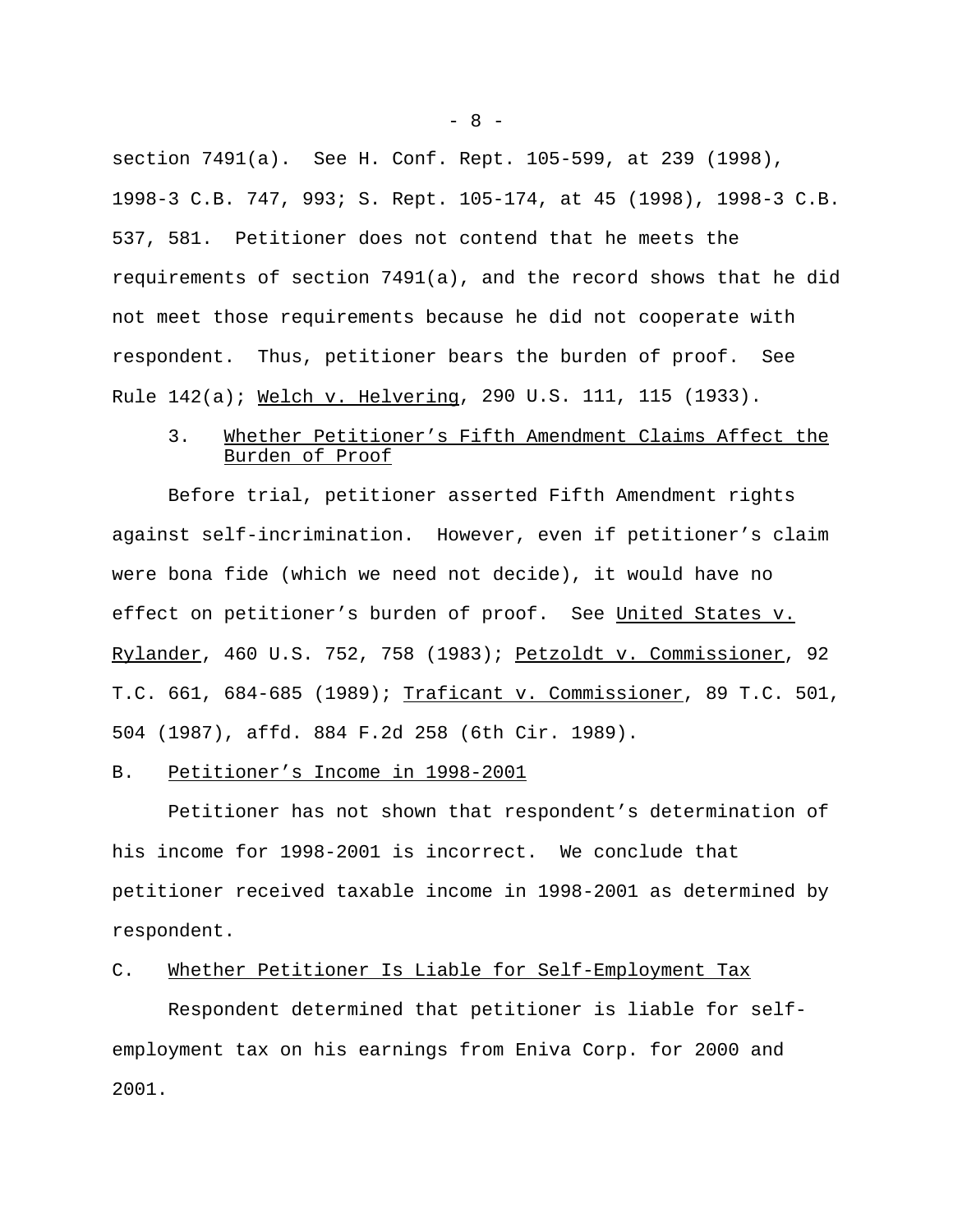Section 1401 imposes a tax on an individual's self-employment income. The self-employment tax is imposed on net earnings of \$400 or more derived by an individual from a trade or business carried on by him. Sec. 1402(a) and (b).

Petitioner did not prove that respondent's determination of his liability for self-employment tax was incorrect. We conclude that the income attributable to petitioner from Eniva Corp. in 2000 and 2001 is earnings from self-employment under section 1402, subject to the tax imposed by section 1401.

## D. Filing Status and Exemptions

Petitioner did not file returns for the years in issue. Respondent determined that petitioner's filing status was single and allowed petitioner one exemption. Petitioner offered no evidence on these points. We deem petitioner to have conceded these issues. See Funk v. Commissioner, 123 T.C. 213, 217-218 (2004); Swain v. Commissioner, 118 T.C. 358, 363-365 (2002).

### E. Whether Petitioner Is Liable for Additions to Tax

Section 7491(c) places on the Commissioner the burden of producing evidence that it is appropriate to impose additions to tax. To meet the burden of production under section 7491(c), the Commissioner must produce evidence showing that it is appropriate to impose the particular addition to tax, but need not produce evidence relating to defenses such as reasonable cause or

- 9 -